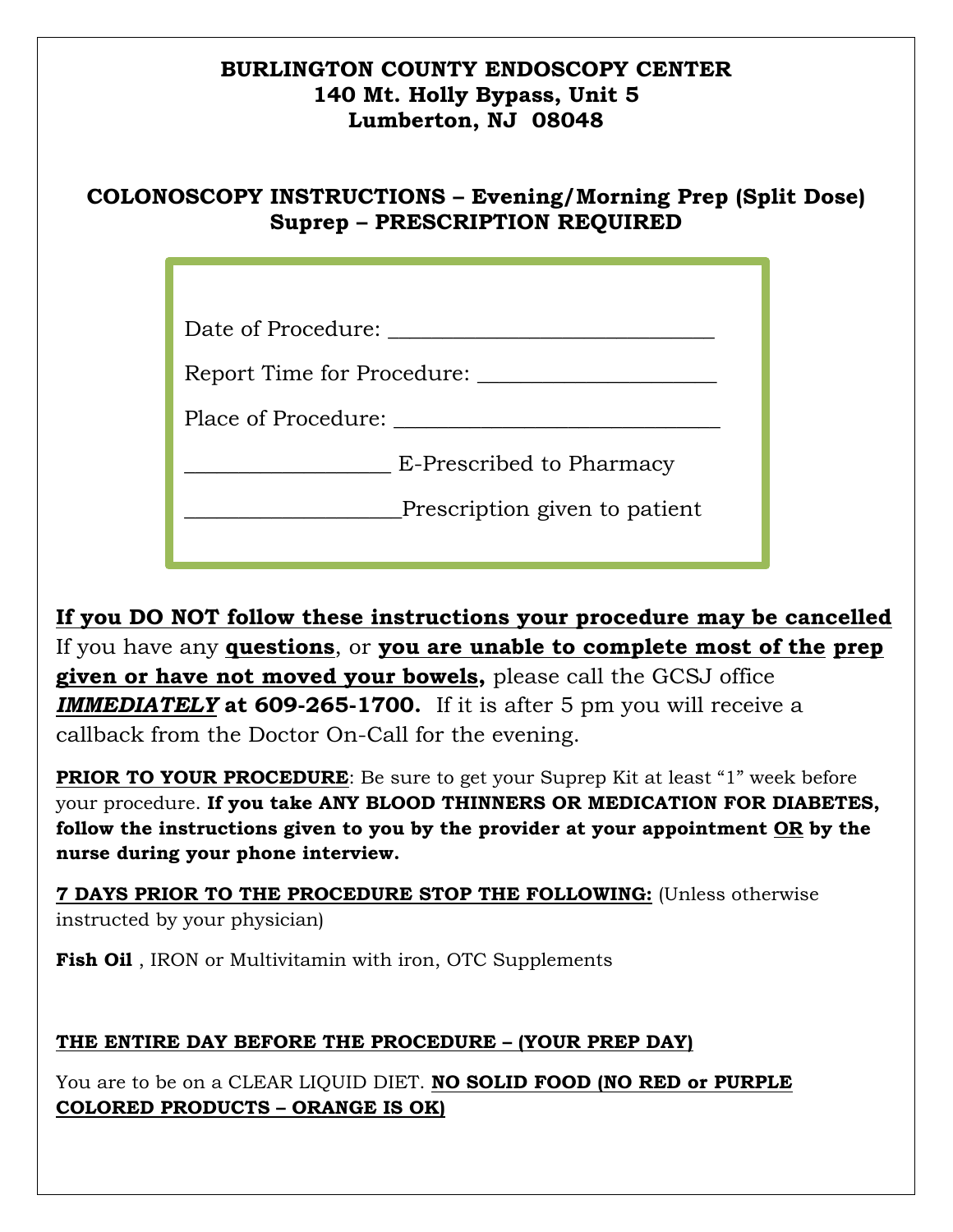This includes **only** the following:

- 1. Water
- 2. Clear Broth: chicken, beef, vegetable
- 3. Clear juices: apple, white grape, white cranberry
- 4. Soft drinks: soda, Gatorade, lemonade- **NO RED OR PURPLE**
- 5. Coffee or tea: (hot or iced) **NO CREAM, MILK, or POWDERED CREAMER**

#### 6. Jell-O- **NO RED OR PURPLE**

7. Popsicles (without fruit or cream), lemon sorbet, Italian Ice

#### **START PREP: Plan on being at home during your prep. For your comfort you may use Vaseline or moistened baby wipes around the anal area.**

**Begin** the prep after work **but no later** than 7:00 pm (day prior to the procedure)

- 1. Mix the prep right before you drink it.Pour 6 Ounce bottle of the Suprep into the 16 Ounce mixing cup and pour cold tap water up to line to dilute the Suprep.
- 2. Drink all of the 16 ounces within 30 minutes
- *3.* Drink Two (16) Ounce glasses of any clear liquid over the next 60 minutes

**Drink Five (8) Ounce glasses of any clear liquid over the next** 90 minutes

 Try to be up and about (active) as much as possible while drinking the solution. You may continue to drink clear liquids from the list during the prep time. It is important for you to prevent yourself from becoming dehydrated so KEEP DRINKING THE RECOMMENDED CLEAR LIQUIDS up until midnight.

*No hard candy, Lifesavers, mints, gum or Smoking 4 HOURS PRIOR TO YOUR PROCEDURE TIME.* 

#### **MORNING OF THE PROCEDURE : Your morning prep start 4 HOURS PRIOR TO YOUR PROCEDURE TIME. GCSJ will advise you when to begin the final dose of Suprep.**

**Begin** your final dose of Suprep at \_\_\_\_\_\_\_\_\_\_\_a.m. on the morning of your procedure.

 Mix the prep using the instructions from the previous evening. The instructions are exactly the same for solution and water mixture. Once you have consumed the prep, you should **immediately** follow it by drinking a quantity of **3 to 5**, 8 ounce glasses of any clear liquid over 1 hour.